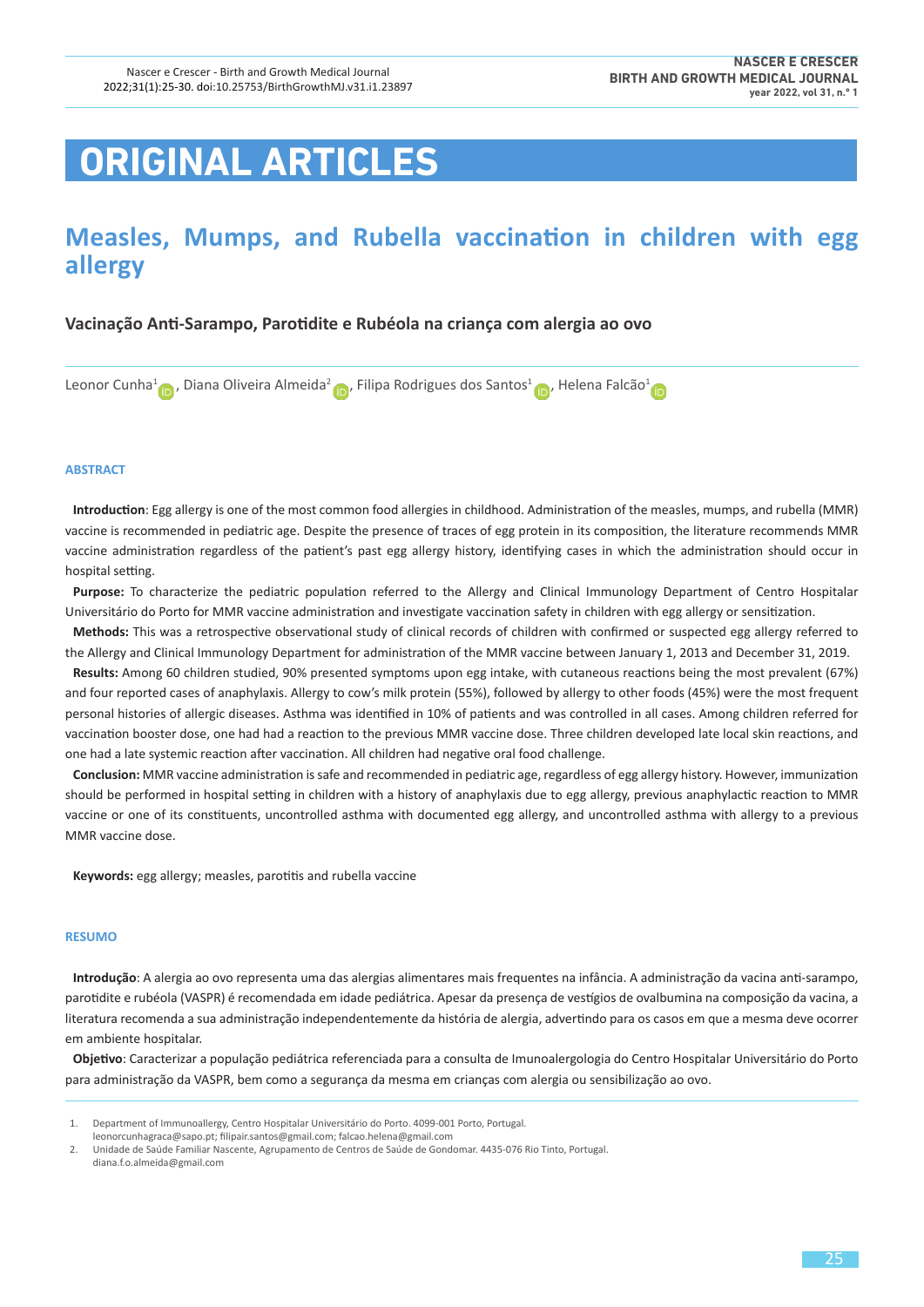**Métodos**: Estudo observacional retrospetivo dos processos clínicos de crianças referenciadas para a consulta de Imunoalergologia para administração da VASPR com alergia suspeita ou confirmado a ovo entre 1 de janeiro de 2013 e 31 de dezembro de 2019.

**Resultados**: Das 60 crianças estudadas, 90% apresentaram sintomas mediante ingestão de ovo, predominantemente cutâneos (67%) mas também anafilaxia em quatro casos. Alergia à proteína do leite de vaca (55%), seguida da alergia a outros alimentos (45%) foram os antecedentes pessoais de doença alérgica mais frequentes. Foi identificada asma em 10% dos casos, encontrando-se controlada em todos. Das crianças referenciadas para administração de reforço vacinal, uma tinha apresentado reação à dose prévia da VASPR. Três crianças desenvolveram reação cutânea local tardia e uma desenvolveu reação sistémica tardia após administração da VASPR. Todas tiveram prova de provocação oral negativa.

**Conclusão**: A administração da VASPR é segura e a sua recomendação mantém-se mesmo em crianças com alergia ao ovo. Contudo, a inoculação deve ser realizada em ambiente hospitalar em crianças com reação anafilática ao ovo, reação anafilática a uma dose prévia da vacina ou seus componentes, asma não controlada e alergia ao ovo, ou asma não controlada e alergia a uma dose prévia da vacina.

**Palavras-chave**: alergia ao ovo; vacina anti-sarampo, parotidite e rubéola

#### **INTRODUCTION**

Egg allergy represents the second most common cause of food allergy in childhood. Its prevalence in children is estimated to range between  $0.5-3.5\%$ ,<sup>1-5</sup> with most children acquiring tolerance between the ages of two and five years.<sup>4,6</sup>

Measles, mumps, and rubella (MMR) vaccination is pivotal for the primary prevention of those infectious diseases, diminishing the probability of infection and mortality. MMR vaccine contains in its formulation live attenuated viruses grown in cultured chick embryo fibroblasts, raising concerns about the presence of ovalbumin, the most abundant (>50%) allergenic protein in the egg white. However, because it is only partially stable to cooking and unstable to digestive enzymes, ovalbumin is little allergenic. The amount of ovalbumin present in the vaccine is considered insufficient to cause an allergic reaction, and other vaccine constituents are believed to be responsible for the adverse reactions seen after administration.<sup>2,4,6-13</sup>

Although the incidence of anaphylactic reactions to MMR vaccine is very low and studies show its safety in children allergic to egg, physicians still have concerns regarding its inoculation, which often results in delays in vaccine administration, with associated risks.<sup>2,4</sup>

The aim of this study was to characterize the pediatric population referred to the Allergy and Clinical Immunology Department for administration of the MMR vaccine and its safety in children with egg allergy or egg sensitization.

#### **MATERIAL AND METHODS**

This was a retrospective study of all patients with a history

of egg allergy or egg sensitization requiring MMR vaccination attended at the Allergy and Clinical Immunology Department between January 1, 2013 and December 31, 2019.

The following data were retrieved from patients' clinical records: demographics; age of MMR immunization; egg allergy symptoms; history of atopy; results of skin prick tests (SPT) with egg extract; total immunoglobulin E (IgE) titers; titer of serum-specific IgE against egg white, egg yolk, ovalbumin, and ovomucoid; result of oral food challenge (OFC) with egg; adverse reactions after MMR vaccine administration; setting where immunization took place (hospital or primary health care center).

The study sample was divided into two groups: Group A, including all patients who received the first dose of MMR vaccine, and Group B, including all patients who received the second dose of MMR vaccine.

Data was analyzed through descriptive statistics, using mean and standard deviation for quantitative data and frequency expressed as percentage for qualitative data.

#### **RESULTS**

A total of 60 children were included during the considered time period, 46 (76.7%) male. Vaccination occurred in hospital setting in all cases. Forty-eight children had received the first administration of the MMR vaccine.

Most children (90%) presented clinical history suggestive of egg allergy, with 40 children presenting with cutaneous symptoms, seven with gastrointestinal symptoms, three with respiratory symptoms, and four with egg anaphylaxis history. Among the remaining six children (10%), five had never ingested egg at the time of referral, and one had an unknown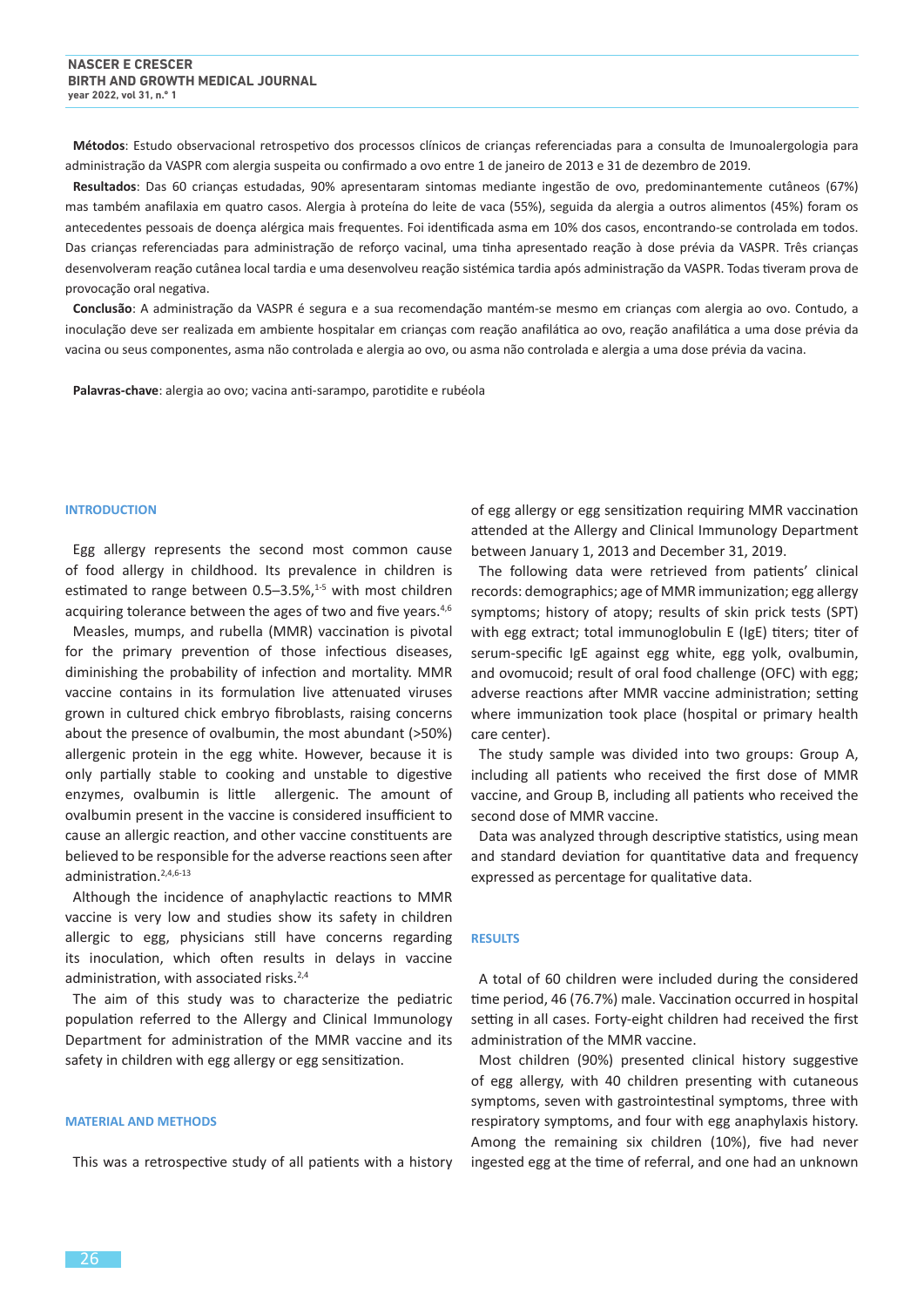time of egg introduction in the diet.

In the five children who had never ingested egg, the motive for referral was cow's milk protein allergy and parental refusal of immunization in the primary care setting. However, these children had egg introduced in their diet during follow-up, developing cutaneous symptoms upon egg ingestion. One of them had total serum IgE and specific IgE within the normal range, negative SPT, and negative OFC with egg, excluding the diagnosis of egg allergy. The other four patients showed high total serum IgE and positive IgEs specific for egg white, egg yolk, ovalbumin, or ovomucoid, as well as positive OFC with egg. The child with unknown timing of egg introduction in the diet had been referred due to a reaction following MMR immunization at the age of 15 months. After medical history assessment (local cutaneous reaction), an allergic reaction to MMR vaccine was excluded. The child showed total serum IgE within the normal range, specific IgEs for egg yolk, egg white, ovomucoid, and ovalbumin, and negative OFC, excluding egg allergy.

Regarding clinical history, 33 children (55%) had cow's milk protein allergy, and 16 (27%) allergy to other foods (**Table 1**).

SPT was performed in 46.7% of children, with most being positive for egg white (**Table 2**). Most children (95%) were tested for egg yolk- and egg white-specific IgE, being positive for both in most cases. Specific IgE for ovalbumin and ovomucoid was registered in 36 and 33 children, respectively, with most cases positive for ovomucoid. Of the 33 children who performed OFC, 29 were positive.

After the first MMR vaccine dose, three cases of local cutaneous reaction were identified, including pruritic erythematous maculopapular skin rash, and one case of late systemic reaction with periorbital angioedema and urticaria in a child with house dust mite allergy and atopic eczema. The previous allergy study in these children is depicted in **Table 3**.

In children with egg anaphylaxis, SPT was positive for egg white and egg yolk; total IgE was elevated, and specific IgE was positive for ovomucoid, with no record of specific IgE for egg yolk, egg white, or ovalbumin. However, these children showed no allergic reactions to MMR immunization.

Group A included 42 children who had received the first MMR vaccine dose. In these children, the MMR vaccine had been administered with a mean delay of 2.38 months (standard deviation  $\pm$  3.0). Of note, in 2012 the Portuguese National Vaccination Plan guidelines were updated, anticipating the first MMR vaccine dose from the age of 15 to 12 months.

Group B included 18 children who received the second immunization dose under the recommended vaccination period, except for two children who were six years old at the time of vaccination. Only one case of a local adverse reaction to a previous MMR vaccine dose was reported in this group.

| <b>Allergy History</b>     | Number of children (n) | Percentage (%) |  |
|----------------------------|------------------------|----------------|--|
| Cow's milk protein allergy | 33                     | 55.0           |  |
| Allergy to other foods     | 16                     | 26.7           |  |
| Asthma (controled)         | 6                      | 10.0           |  |
| <b>Rhinitis</b>            | 5                      | 8.3            |  |
| <b>Atopic Dermatitis</b>   | 5                      | 8.3            |  |

**Table 1 -** Characterization of patients with allergy history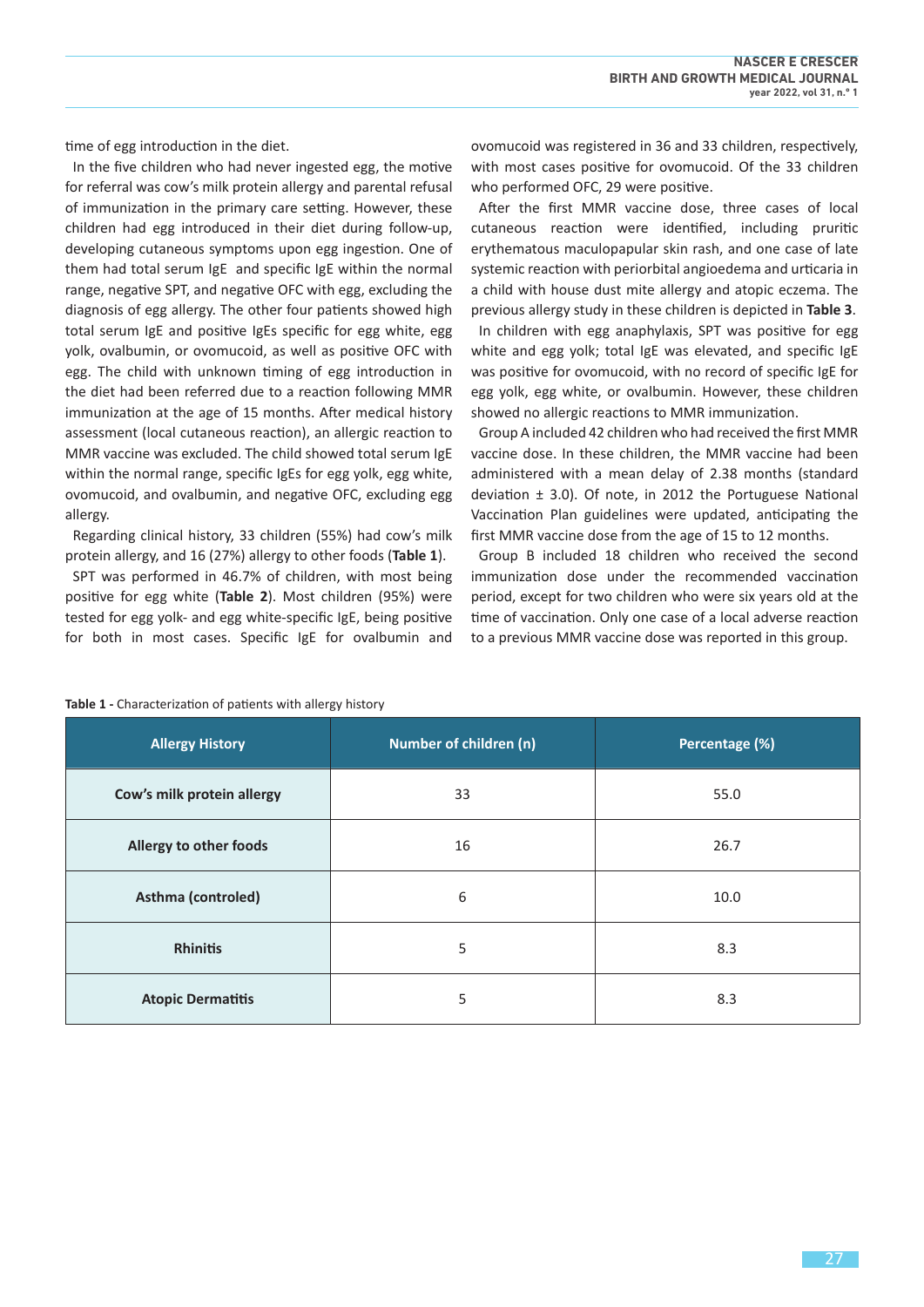# **Table 2 -** Skin prick test, specific IgE, and OFC test results

|                               |                 |                 | Number of children (n) | Percentage (%) |
|-------------------------------|-----------------|-----------------|------------------------|----------------|
| SPT (mm)                      | Egg yolk        | <b>Positive</b> | 8                      | 34.8           |
|                               |                 | <b>Negative</b> | 15                     | 65.2           |
|                               | Egg white       | <b>Positive</b> | 17                     | 60.7           |
|                               |                 | <b>Negative</b> | 11                     | 39.3           |
| <b>Specific IgE</b><br>(KU/L) | Egg yolk        | <b>Positive</b> | 33                     | 61.1           |
|                               |                 | <b>Negative</b> | 15                     | 27.8           |
|                               | Egg white       | <b>Positive</b> | 45                     | 79             |
|                               |                 | <b>Negative</b> | 7                      | 12.3           |
|                               | Ovalbumin       | <b>Positive</b> | 21                     | 58.3           |
|                               |                 | <b>Negative</b> | 15                     | 41.7           |
|                               | Ovomucoid       | <b>Positive</b> | 11                     | 33.3           |
|                               |                 | <b>Negative</b> | 22                     | 66.7           |
| OFC to egg                    | Positive        |                 | 29                     | 80.6           |
|                               | <b>Negative</b> |                 | 7                      | 19.4           |

IgE, immunoglobulin E; OFC, oral food challenge; SPT, skin prick test

## **Table 3 -** Characterization of patients developing reactions after MMR vaccination

| Case                              |           | $\mathbf{1}$             | $\overline{2}$           | 3                        | 4          |
|-----------------------------------|-----------|--------------------------|--------------------------|--------------------------|------------|
| <b>Gender</b>                     |           | F                        | M                        | M                        | M          |
| Symptoms upon egg ingestion       |           | Eczema                   | Eczema                   | Eczema                   |            |
| SPT (mm)                          | Egg yolk  | $\overline{\phantom{a}}$ | $\overline{\phantom{a}}$ | Negative                 |            |
|                                   | Egg white | $\overline{\phantom{a}}$ | $\overline{\phantom{a}}$ | Negative                 |            |
| <b>Specific IgE</b><br>(KU/L)     | Egg yolk  | 0.21                     | 1.63                     | 0.02                     | 0.05       |
|                                   | Egg white | 1.6                      | 4.47                     | 0.06                     | 0.18       |
|                                   | Ovalbumin |                          | $\overline{\phantom{a}}$ | $\overline{\phantom{a}}$ | 0.21       |
|                                   | Ovomucoid | $\overline{\phantom{a}}$ | $\overline{\phantom{a}}$ | $\overline{\phantom{a}}$ | 0.12       |
| OFC to egg                        |           | Negative                 | Negative                 | Negative                 | Negative   |
| <b>Reaction after vaccination</b> |           | Late systemic            | Late local               | Late local               | Late local |

F, female; IgE, immunoglobulin E; M, male; MMR, measles, mumps, and rubella; OFC, oral food challenge; SPT, skin prick test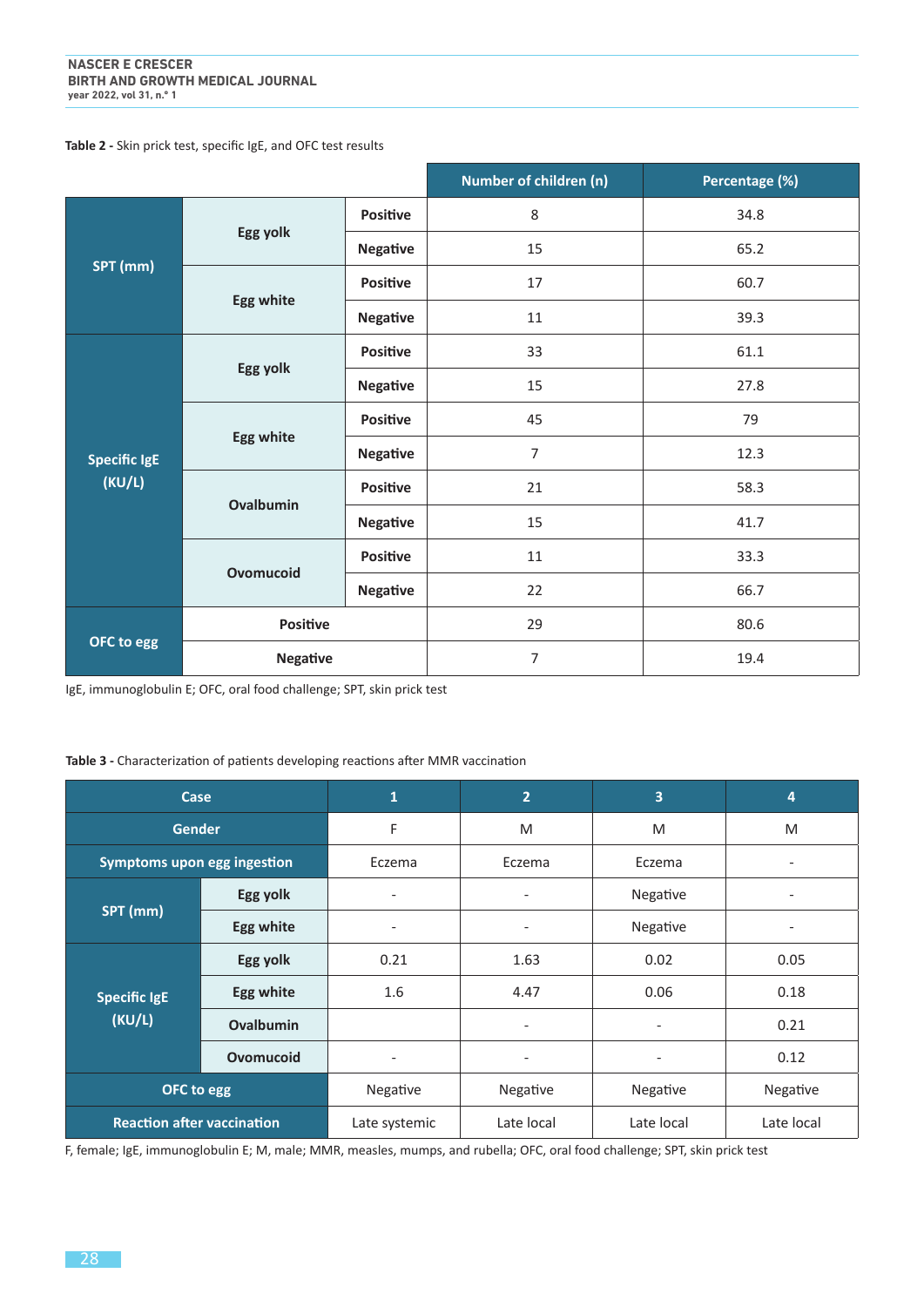### **DISCUSSION**

Many studies have shown the safety of MMR immunization in children with or without documented egg allergy.<sup>1,2,5-7,9,12-14</sup> Severe adverse reactions to MMR vaccination are very rare, with most reactions being local and transitory and generally occurring due to vaccination adjuvants.

Of the 60 children receiving MMR vaccines in this study, three developed mild local adverse reactions and one developed a late systemic reaction. According to the World Health Organization, local reactions are common and include pain, redness, and/or swelling at the injection site.<sup>15</sup> These reactions are caused by non-specific inflammation attributed to the injection itself and to the inoculation of foreign materials and do not constitute a contraindication to immunization.<sup>15,16</sup> Delayed urticaria, skin rash, and/or angioedema may occur a few hours after immunization, with immune system activation potentially due to nonspecific degranulation of mast cells.<sup>17</sup>

In this study, the patient with a previous history of egg anaphylaxis had no allergic reactions after vaccination. This finding is consistent with other studies showing that almost all children, including those with severe egg allergy, tolerate MMR immunization.<sup>18-20</sup>

In several European countries, MMR vaccination in eggallergic patients is not a concern anymore. Several studies indicate that these vaccines may contain traces of egg protein in picogram levels, which do not represent a sufficient quantity to cause an allergic reaction.<sup>1-3,7,8,10,11,18,21,22</sup> Furthermore, additional studies demonstrate a substantial decrease of anaphylactic reactions since vaccines have stopped including gelatinin their constituents.4,9,23-24 Therefore, MMR vaccination is recommended in all eligible children, independent of egg allergy.3

Although egg allergy is not a contraindication for MMR vaccination, there are still some concerns in the medical community when it comes to MMR immunization in eggallergic patients, which can lead to delays in the vaccination schedule.<sup>2,4,11</sup> In line with this, a mean delay of 2.4 months was observed in the present study in the vaccination calendar of children in Group A.

The fact that this study included a reduced sample size represents a limitation and precludes generalizing the results obtained. Moreover, the retrospective nature of the analysis does not allow to determine the time between hospital referral and MMR immunization. Still, the results retrieved indicate that a history of egg allergy is not a contraindication for MMR vaccine administration. Suspicion of egg allergy should warrant prompt referral to the immunoallergologist, but should not delay MMR immunization.<sup>12</sup>

The British Society for Allergy and Clinical Immunology (BSACI) and the European Academy of Allergy and Clinical Immunology (EAACI) position paper on vaccination and allergy recommend that infants and children with egg allergy should be vaccinated in the primary care setting as a routine procedure.16,18-25 Further allergic investigations are not recommended before vaccine administration. However, in the present study, many children had performed SPT to egg, specific IgE, or OFC for purposes of diagnosis and treatment of egg allergy itself.

The Portuguese Directorate-General of Health (DGS) published in 2012 a recommendation for the administration of MMR vaccine in all eligible children, independent of previous egg ingestion. Children with egg allergy should receive MMR vaccination in regular vaccination centers without requiring hospital referral despite allergy severity. The guidelines recommend MMR vaccine administration in hospital setting for patients with a history of anaphylaxis due to egg allergy, previous anaphylactic reaction to MMR vaccine or one of its constituents, uncontrolled asthma with documented egg allergy, or uncontrolled asthma with allergy to a previous MMR vaccine dose.<sup>26</sup>

MMR immunization in patients with suspected or documented egg allergy is still a major reason for hospital referral. However, in this study and according to DGS recommendations, only five cases had true indication for hospital referral. This burden of hospital referrals may lead to unnecessary delays in the vaccination schedule and should be avoided.

#### **AUTHORSHIP**

Leonor Cunha - Conceptualization; Investigation; Methodolody; Project Administration; Validation; Writing – review & editing

Diana Oliveira Almeida - Formal Analysis; Investigation; Methodolody; Visualization, Writing – original draft

Filipa Rodrigues dos Santos - Visualization; Writing – review & editing

Helena Falcão - Supervision; Validation; Writing – review & editing

#### **REFERENCES**

- 1. Cuabet JC, Wang J. Current understanding of egg allergy. Pediatr Clin N Am 2011; 58(2): 427-43.
- 2. Can C, Kural B. Reassessing the Risks of MMR Vaccination for Egg-Allergic Patients Referred by Healthcare Workers; a Clinical Paradigm. Iran Red Crescent Med J 2019; 21(6): 1-5.
- 3. Avilés F, Martí MC, Gómez XM, Pendás JAR, Lushchenkova O, Tella LP, *et al*. Vacuna triple vírica y alergia a huevo. Experiencia em una unidad de vacinación hospitalária. An Pediatr (Barc)